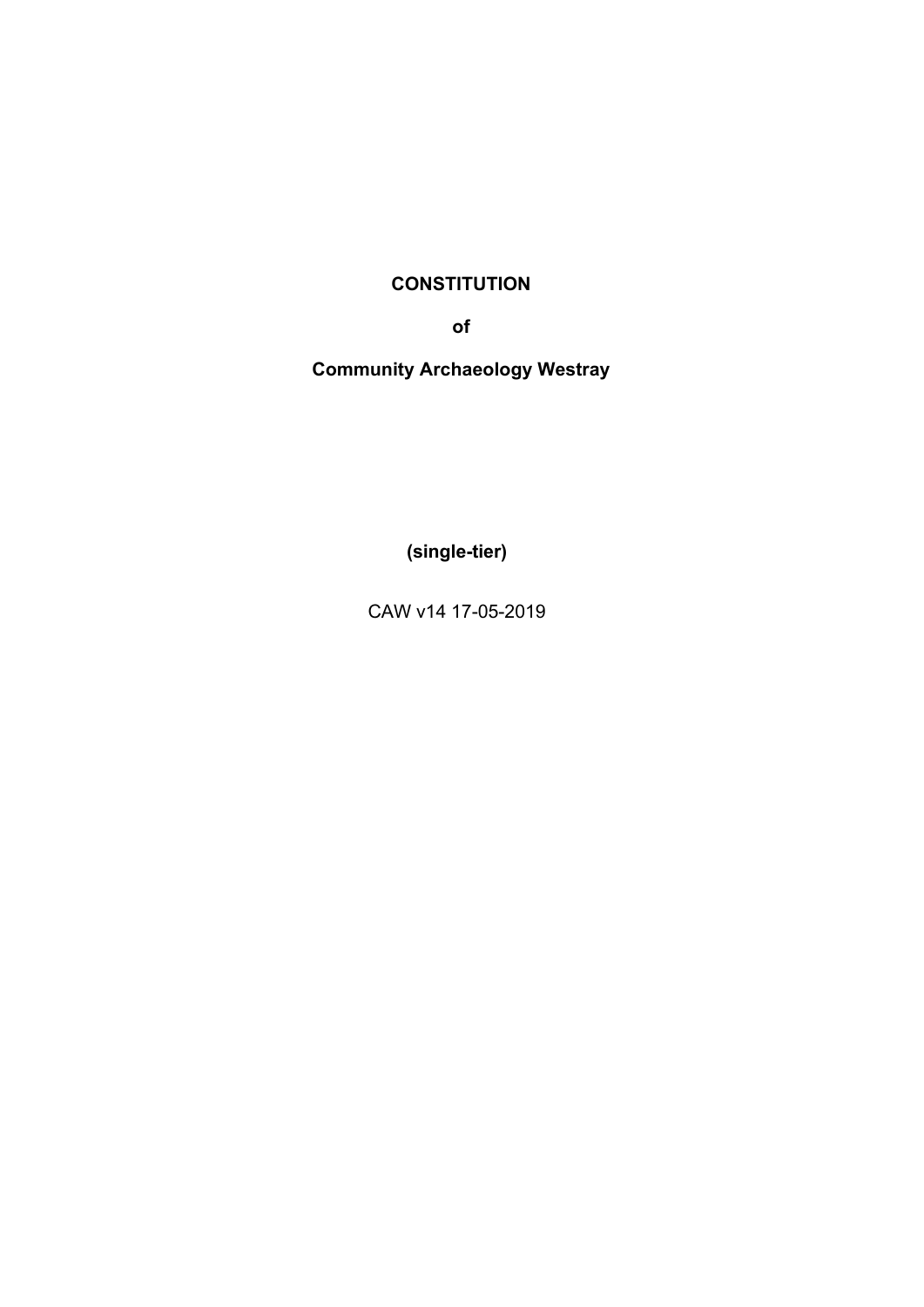| <b>CONTENTS</b>                                                                         |                                                                                                                                                                  |                    |
|-----------------------------------------------------------------------------------------|------------------------------------------------------------------------------------------------------------------------------------------------------------------|--------------------|
| <b>GENERAL</b>                                                                          | type of organisation, Scottish principal<br>office, name, purposes, powers, liability,<br>general structure                                                      | clauses 1 - 13     |
| <b>BOARD (CHARITY</b><br><b>TRUSTEES)</b>                                               | number, eligibility, appointment/ retiral,<br>termination of office, register of charity<br>trustees, office-bearers, powers,<br>general duties, code of conduct | clauses 14 -<br>42 |
| <b>DECISION-MAKING BY</b><br><b>THE CHARITY</b><br><b>TRUSTEES</b>                      | notice, procedure at board meetings,<br>minutes                                                                                                                  | clauses 43 -<br>56 |
| <b>DECISION-MAKING BY</b><br><b>THE CHARITY</b><br><b>TRUSTEES AS</b><br><b>MEMBERS</b> | AGMs and other members' meetings,<br>notice, procedure, voting at members'<br>meetings, written resolutions, minutes                                             | clauses 57 -<br>77 |
| <b>ADMINISTRATION</b>                                                                   | sub-committees, operation of accounts,<br>accounting records and annual<br>accounts                                                                              | clauses 78 -<br>86 |
| <b>MISCELLANEOUS</b>                                                                    | winding up, alterations to the<br>constitution, interpretation                                                                                                   | clauses 87 -<br>92 |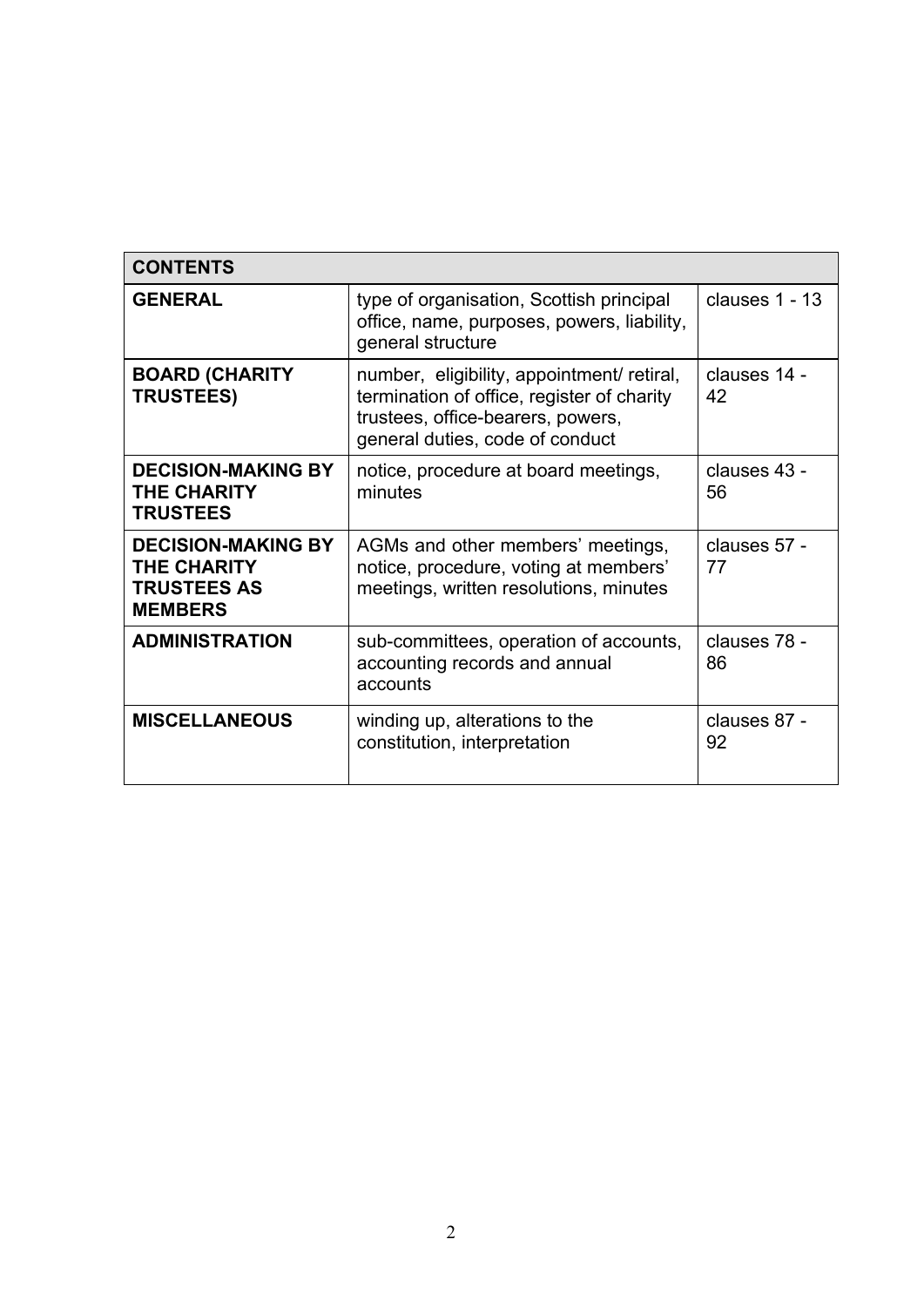#### GENERAL

## **Type of organisation**

1 The organisation will, upon registration, be a Scottish Charitable Incorporated Organisation (SCIO).

## **Scottish principal office**

2 The principal office of the organisation will be in Scotland (and must remain in Scotland).

### **Name**

3 The name of the organisation is "Community Archaeology Westray SCIO".

### **Purposes**

- 4 The organisations purposes shall be the advancement of the heritage of the island of Westray, Orkney through the provision of an interpretive centre in the island.
- 4.1 The advancement of education of the history and archaeology of the island of Westray through the provision of events and activities for the benefit of the community and the general public.

### **Powers**

- 5 The organisation has power to do anything which is calculated to further its purposes or is conducive or incidental to doing so.
- 6 No part of the income or property of the organisation may be paid or transferred (directly or indirectly) to the charity trustees - either in the course of the organisation's existence or on dissolution - except where this is done in direct furtherance of the organisation's purposes.

### **Liability of charity trustees**

- 7 The charity trustees of the organisation (in their capacity as members see clause 11) have no liability to pay any sums to help to meet the debts (or other liabilities) of the organisation if it is wound up; accordingly, if the organisation is unable to meet its debts, the charity trustees will not be held responsible.
- 8 The charity trustees have certain legal duties under the Charities and Trustee Investment (Scotland) Act 2005; and clause 7 does not exclude (or limit) any personal liabilities they might incur if they are in breach of those duties or in breach of other legal obligations or duties that apply to them personally.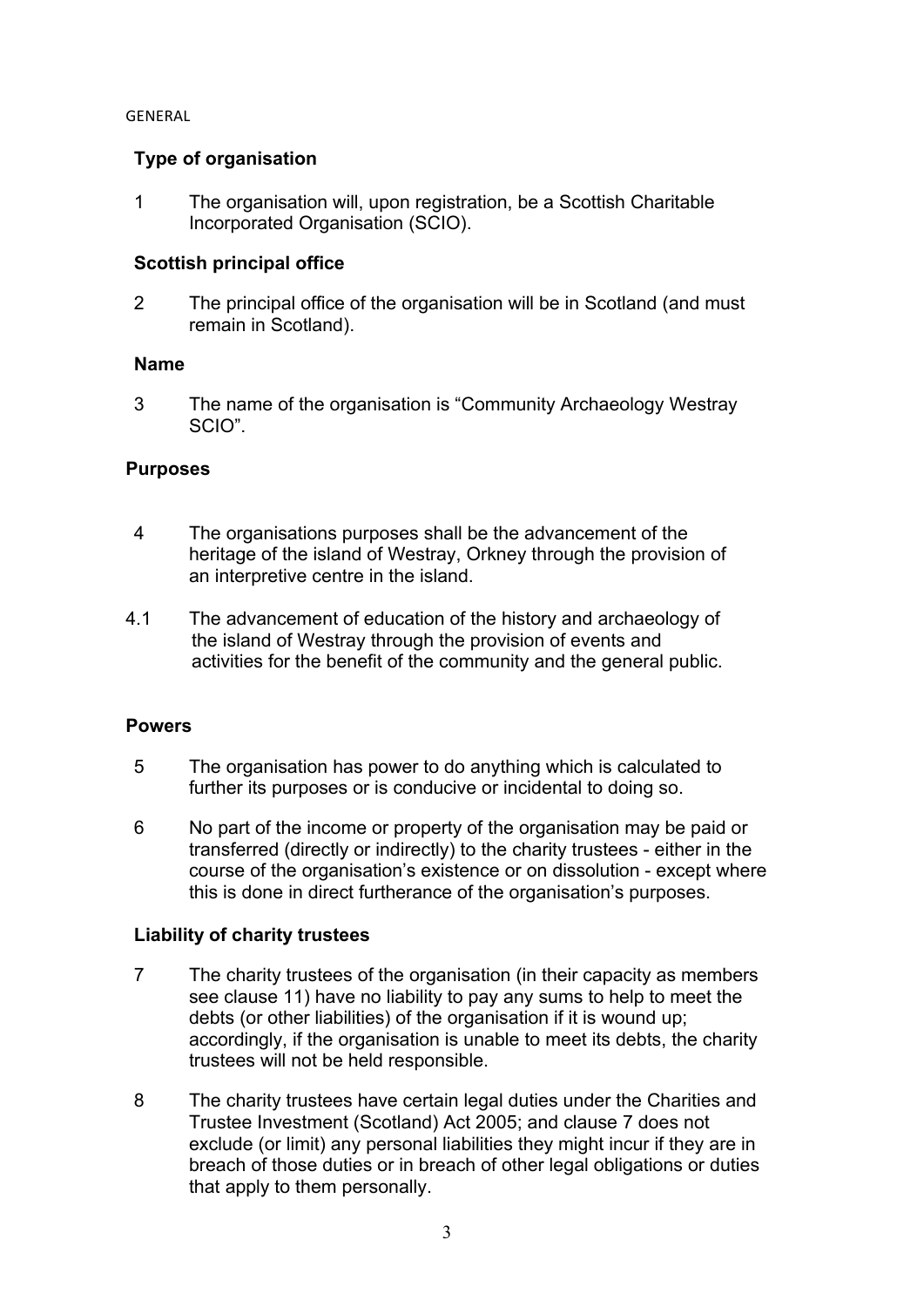### **General structure**

- 9 The structure of the organisation consists of the BOARD which holds regular meetings, and generally controls the activities of the organisation; for example, the board is responsible for monitoring and controlling the financial position of the organisation.
- 10 The board also appoints charity trustees to fill vacancies, and the people serving on the board (in their capacity as members of the organisation - see clauses 11 and 13) have power to make changes to the constitution itself.
- 11 The people serving on the board are referred to in this constitution as CHARITY TRUSTEES - and they are *also* the MEMBERS of the organisation for the purposes of the Charities and Trustee Investment (Scotland) Act 2005.
- 12 Under the provisions of this constitution, no-one can be a member unless he/she is also a charity trustee of the organisation.
- 13 The Charities and Trustee Investment (Scotland) Act 2005 requires certain decisions to be taken by the charity trustees in their capacity as members of the organisation.

## **BOARD**

### **Number of charity trustees**

- 14 The maximum number of charity trustees is 15.
- 15 The minimum number of charity trustees is 3

## **Eligibility**

- 16 A person will not be eligible for election or appointment to the board if he/she is:
	- 16.1 disqualified from being a charity trustee under the Charities and Trustee Investment (Scotland) Act 2005; or
	- 16.2 an employee of the organisation.

### **Initial charity trustees**

17 The individuals who signed the charity trustee declaration forms which accompanied the application for incorporation of the organisation shall be deemed to have been appointed by the members as charity trustees with effect from the date of incorporation of the organisation.

# **Appointment/retiral**

18 The board may at any time appoint any person to be a charity trustee -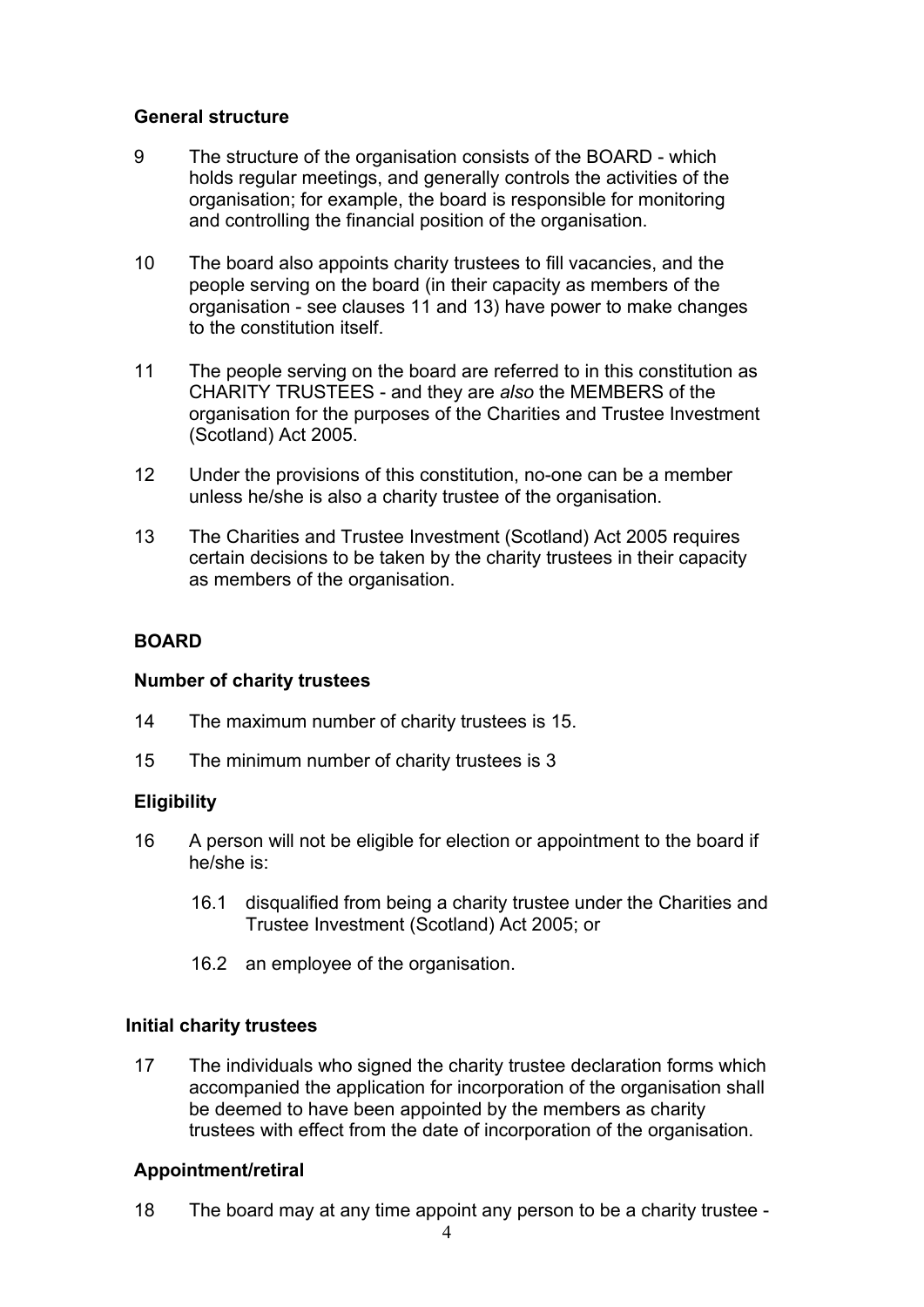by way of a resolution passed by majority vote at a board meeting.

- 19 At the conclusion of the first AGM, one third of the charity trustees shall retire from office; the question of which of them is to retire shall be determined by lots.
- 20 At the conclusion of each AGM (other than the first)
	- 20.1 any charity trustees appointed during the period since the preceding AGM (but excluding those re-appointed under clause 22 during that period) shall retire from office but be eligible for re-election;
	- 20.2 out of the remaining charity trustees, one third shall retire from office but be eligible for re-election.
- 21 The charity trustees to retire under paragraph 20.2 shall be those who have been longest in office since they were last appointed or reappointed; as between persons who were last appointed/re-appointed on the same date, the question of which of them is to retire shall be determined by some random method.
- 22 A charity trustee who retires from office under clause 19 or 20 at the conclusion of an AGM shall be eligible for re-appointment under clause 18 at the next board meeting.
- 23 A charity trustee vacating office at the conclusion of an AGM will be deemed to have been re-elected at the board meeting which next follows unless:
	- 23.1 he/she advises the board that he/she does not wish to be reappointed; or
	- 23.2 a resolution for the re-appointment of that charity trustee was put to the board meeting and was not carried.

### **Termination of office**

- 24 A charity trustee will automatically cease to hold office if:
	- 24.1 he/she becomes disqualified from being a charity trustee under the Charities and Trustee Investment (Scotland) Act 2005;
	- 24.2 he/she becomes incapable for medical reasons of carrying out his/her duties as a charity trustee - but only if that has continued (or is expected to continue) for a period of more than six months;
	- 24.3 he/she becomes an employee of the organisation;
	- 24.4 he/she gives the organisation a notice of resignation, signed by him/her;
	- 24.5 he/she is absent (without good reason, in the opinion of the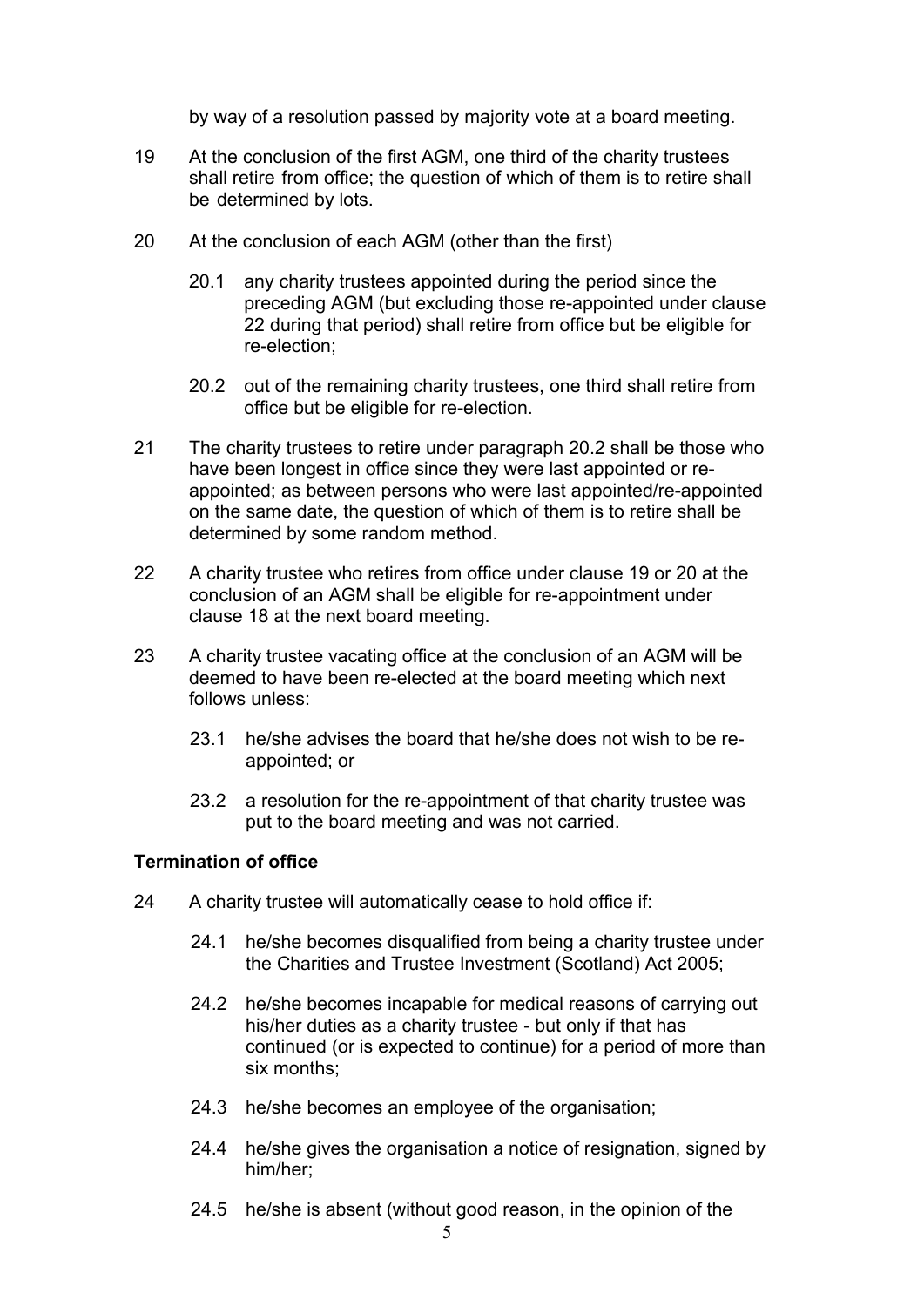board) from more than three consecutive meetings of the board - but only if the board resolves to remove him/her from office;

- 24.6 he/she is removed from office by resolution of the board on the grounds that he/she is considered to have committed a material breach of the code of conduct for charity trustees (as referred to in clause 41);
- 24.7 he/she is removed from office by resolution of the board on the grounds that he/she is considered to have been in serious or persistent breach of his/her duties under section 66(1) or (2) of the Charities and Trustee Investment (Scotland) Act 2005;
- 25 A resolution under paragraph 24.6 or 24.7 shall be valid only if:
	- 25.1 the charity trustee who is the subject of the resolution is given reasonable prior written notice of the grounds upon which the resolution for his/her removal is to be proposed;
	- 25.2 the charity trustee concerned is given the opportunity to address the meeting at which the resolution is proposed, prior to the resolution being put to the vote; and
	- 25.3 at least two thirds (to the nearest round number) of the charity trustees then in office vote in favour of the resolution.

#### **Register of charity trustees**

- 26 The board must keep a register of charity trustees, setting out
	- 26.1 for each current charity trustee:
		- 26.1.1 his/her full name and address;
		- 26.1.2 the date on which he/she was appointed as a charity trustee; and
		- 26.1.3 any office held by him/her in the organisation;
	- 26.2 for each former charity trustee for at least 6 years from the date on which he/she ceased to be a charity trustee:

26.2.1 the name of the charity trustee;

26.2.2 any office held by him/her in the organisation; and

26.2.3 the date on which he/she ceased to be a charity trustee.

- 27 The board must ensure that the register of charity trustees is updated within 28 days of any change:
	- 27.1 which arises from a resolution of the board; or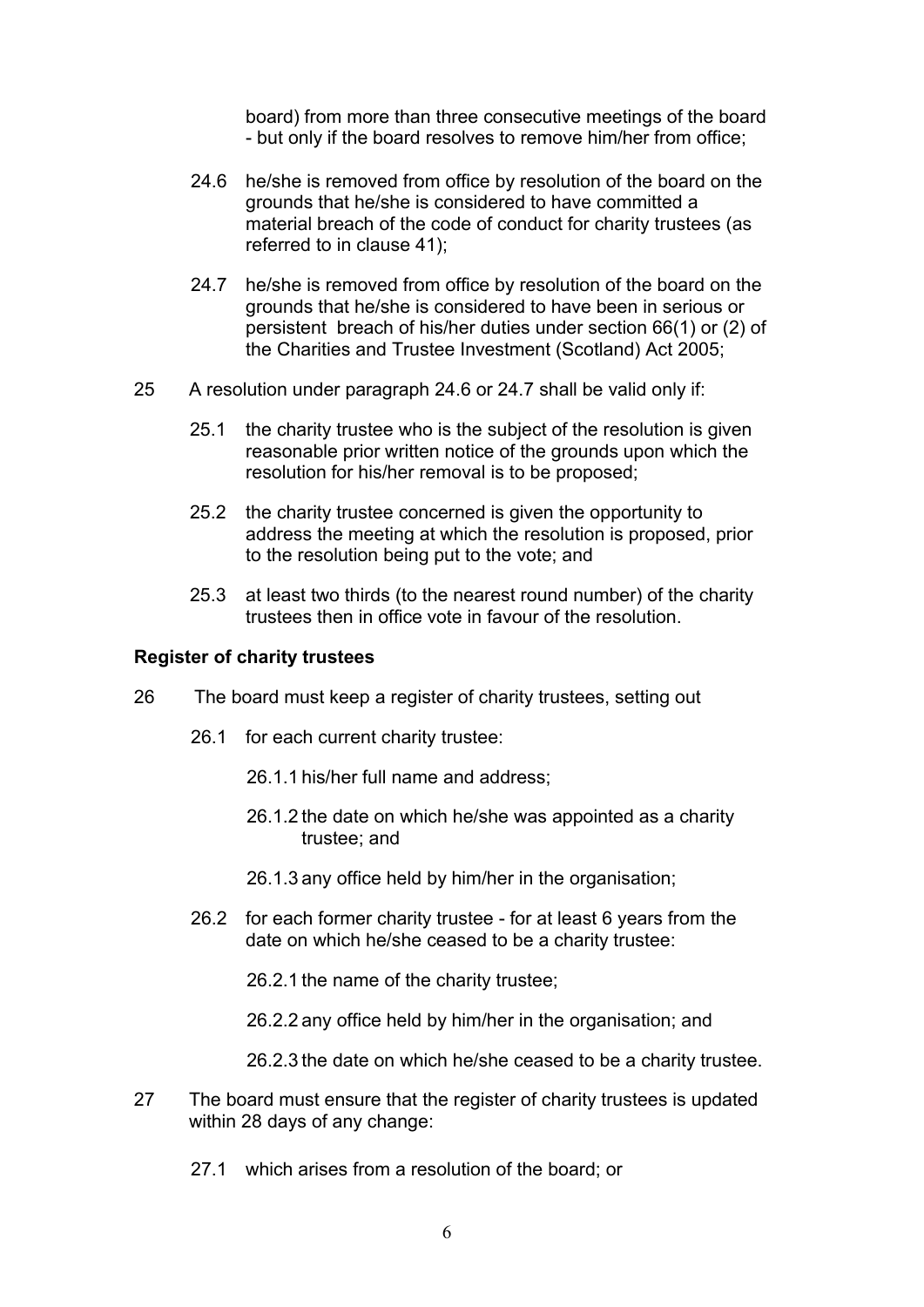- 27.2 which is notified to the organisation.
- 28 If any person requests a copy of the register of charity trustees, the board must ensure that a copy is supplied to him/her within 28 days, providing the request is reasonable; if the request is made by a person who is not a charity trustee of the organisation, the board may provide a copy which has the addresses blanked out - if the SCIO is satisfied that including that information is likely to jeopardise the safety or security of any person or premises.
- 29 The members of the organisation are identical to its charity trustees and therefore the organisation does not require to keep a separate register of members.

#### **Office-bearers**

- 30 The charity trustees must elect (from among themselves) a chair, a treasurer and a secretary.
- 31 In addition to the office-bearers required under clause 30, the charity trustees may elect (from among themselves) further office-bearers if they consider that appropriate.
- 32 All of the office-bearers will cease to hold office at the conclusion of each AGM but may then be re-elected under clause 30 or 31 to a maximum of 5 consecutive years.
- 33 A person elected to any office will automatically cease to hold that office:
	- 33.1 if he/she ceases to be a charity trustee; *or*
	- 33.2 if he/she gives to the organisation a notice of resignation from that office, signed by him/her.

### **Powers of board**

- 34 Except where this constitution states otherwise, the organisation (and its assets and operations) will be managed by the board; and the board may exercise all the powers of the organisation.
- 35 A meeting of the board at which a quorum is present may exercise all powers exercisable by the board.

#### **Charity trustees - general duties**

- 36 Each of the charity trustees has a duty, in exercising functions as a charity trustee, to act in the interests of the organisation; and, in particular, must:
	- 36.1 seek, in good faith, to ensure that the organisation acts in a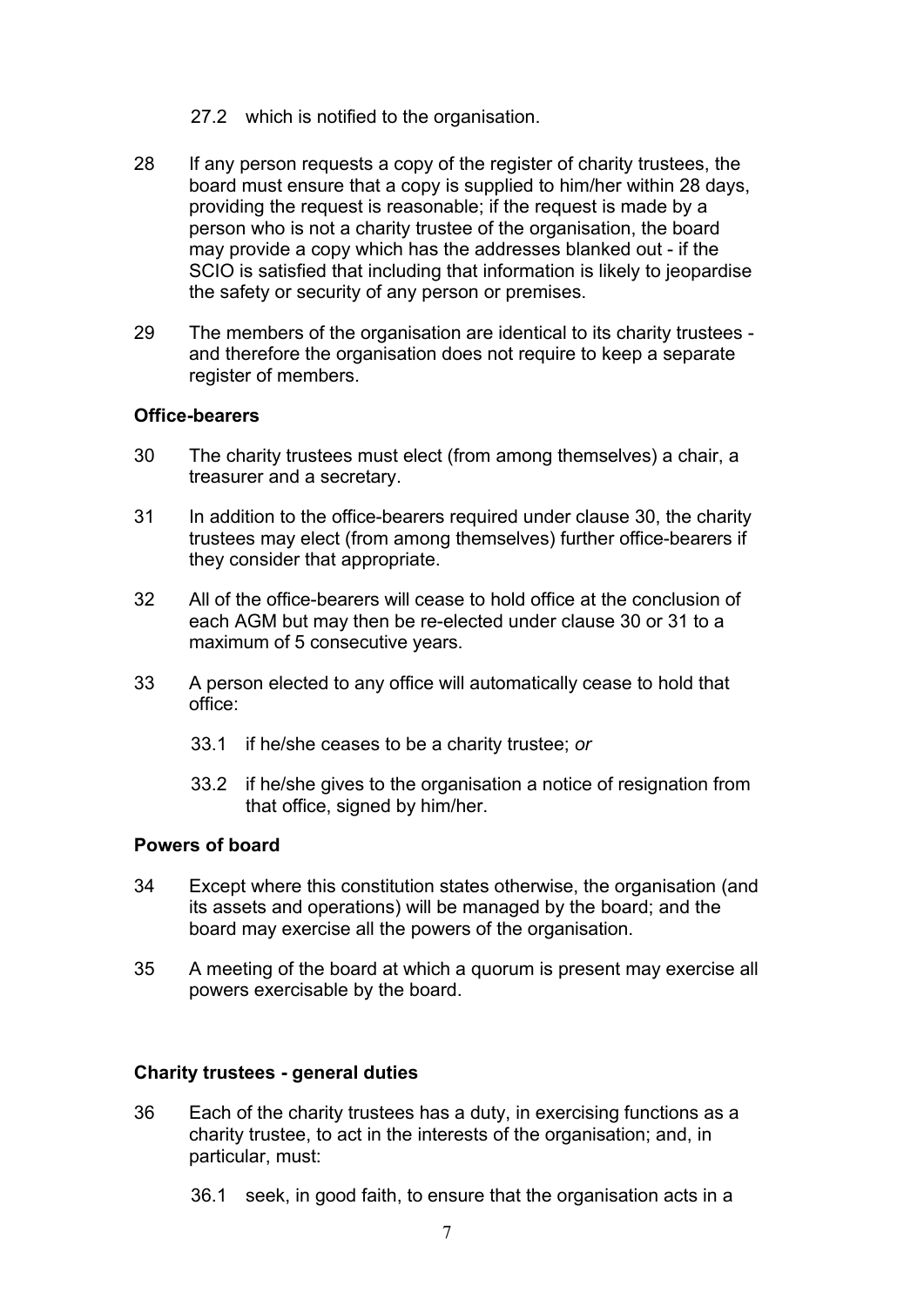manner which is in accordance with its purposes;

- 36.2 act with the care and diligence which it is reasonable to expect of a person who is managing the affairs of another person;
- 36.3 in circumstances giving rise to the possibility of a conflict of interest between the organisation and any other party:
	- 36.3.1 put the interests of the organisation before that of the other party;
	- 36.3.2 where any other duty prevents him/her from doing so, disclose the conflicting interest to the organisation and refrain from participating in any deliberation or decision of the other charity trustees with regard to the matter in question;
- 36.4 ensure that the organisation complies with any direction, requirement, notice or duty imposed under or by virtue of the Charities and Trustee Investment (Scotland) Act 2005.
- 37 In addition to the duties outlined in clause 36, all of the charity trustees must take such steps as are reasonably practicable for the purpose of ensuring:
	- 37.1 that any breach of any of those duties by a charity trustee is corrected by the charity trustee concerned and not repeated; and
	- 37.2 that any trustee who has been in serious and persistent breach of those duties is removed as a trustee.
- 38 Provided he/she has declared his/her interest and has not voted on the question of whether or not the organisation should enter into the arrangement - a charity trustee will not be debarred from entering into an arrangement with the organisation in which he/she has a personal interest; and (subject to clause 39 and to the provisions relating to remuneration for services contained in the Charities and Trustee Investment (Scotland) Act 2005) he/she may retain any personal benefit which arises from that arrangement.
- 39 No charity trustee may serve as an employee (full time or part time) of the organisation; and no charity trustee may be given any remuneration by the organisation for carrying out his/her duties as a charity trustee.
- 40 The charity trustees may be paid all travelling and other expenses reasonably incurred by them in connection with carrying out their duties; this may include expenses relating to their attendance at meetings.

### **Code of conduct for charity trustees**

41 Each of the charity trustees shall comply with the code of conduct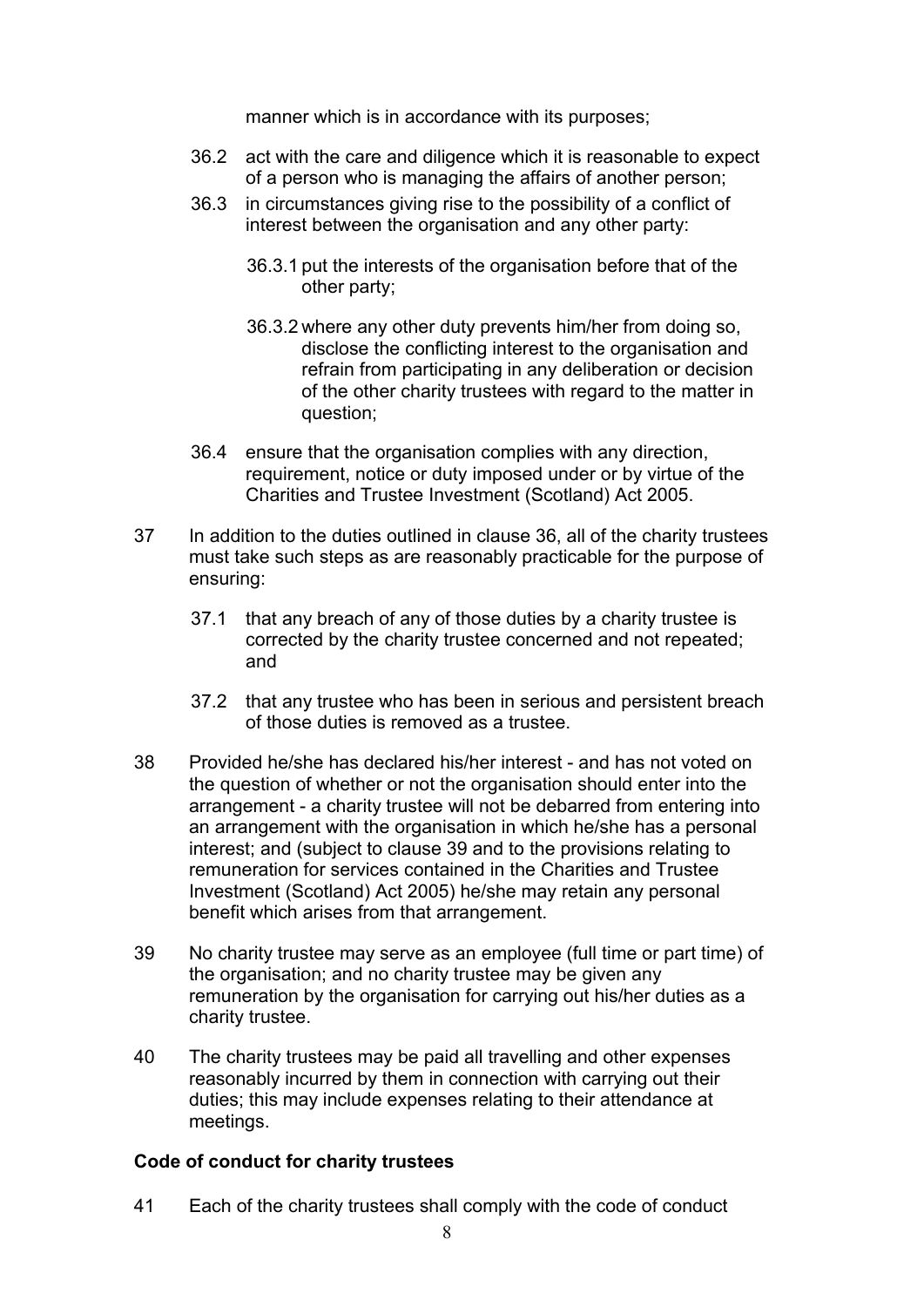(incorporating detailed rules on conflict of interest) prescribed by the board from time to time

42 The code of conduct referred to in clause 41 shall be supplemental to the provisions relating to the conduct of charity trustees contained in this constitution and the duties imposed on charity trustees under the Charities and Trustee Investment (Scotland) Act 2005; and all relevant provisions of this constitution shall be interpreted and applied in accordance with the provisions of the code of conduct in force from time to time

# **DECISION-MAKING BY THE CHARITY TRUSTEES**

## **Notice of board meetings**

- 43 Any charity trustee may call a meeting of the board.
- 44 At least 7 days' notice must be given of each board meeting, unless (in the opinion of the person calling the meeting) there is a degree of urgency which makes that inappropriate.

## **Procedure at board meetings**

- 45 No valid decisions can be taken at a board meeting unless a quorum is present; the quorum for board meetings is 3 charity trustees.
- 46 If at any time the number of charity trustees in office falls below the number stated as the quorum in clause 45, the remaining charity trustee(s) will have power to fill the vacancies or call a members' meeting - but will not be able to take any other valid decisions.
- 47 The chair of the organisation should act as chairperson of each board meeting.
- 48 If the chair of the organisation is not present within 15 minutes after the time at which the meeting was due to start (or is not willing to act as chairperson), the charity trustees present at the meeting must elect (from among themselves) the person who will act as chairperson of that meeting.
- 49 Every charity trustee has one vote, which may be given personally or electronically.
- 50 All decisions at board meetings will be made by majority vote.
- 51 If there is an equal number of votes for and against any resolution, the chairperson of the meeting will be entitled to a second (casting) vote.
- 52 The board may, at its discretion, allow any person to attend and speak at a board meeting notwithstanding that he/she is not a charity trustee - but on the basis that he/she must not participate in decision-making.
- 53 A charity trustee must not vote at a board meeting (or at a meeting of a sub-committee) on any resolution which relates to a matter in which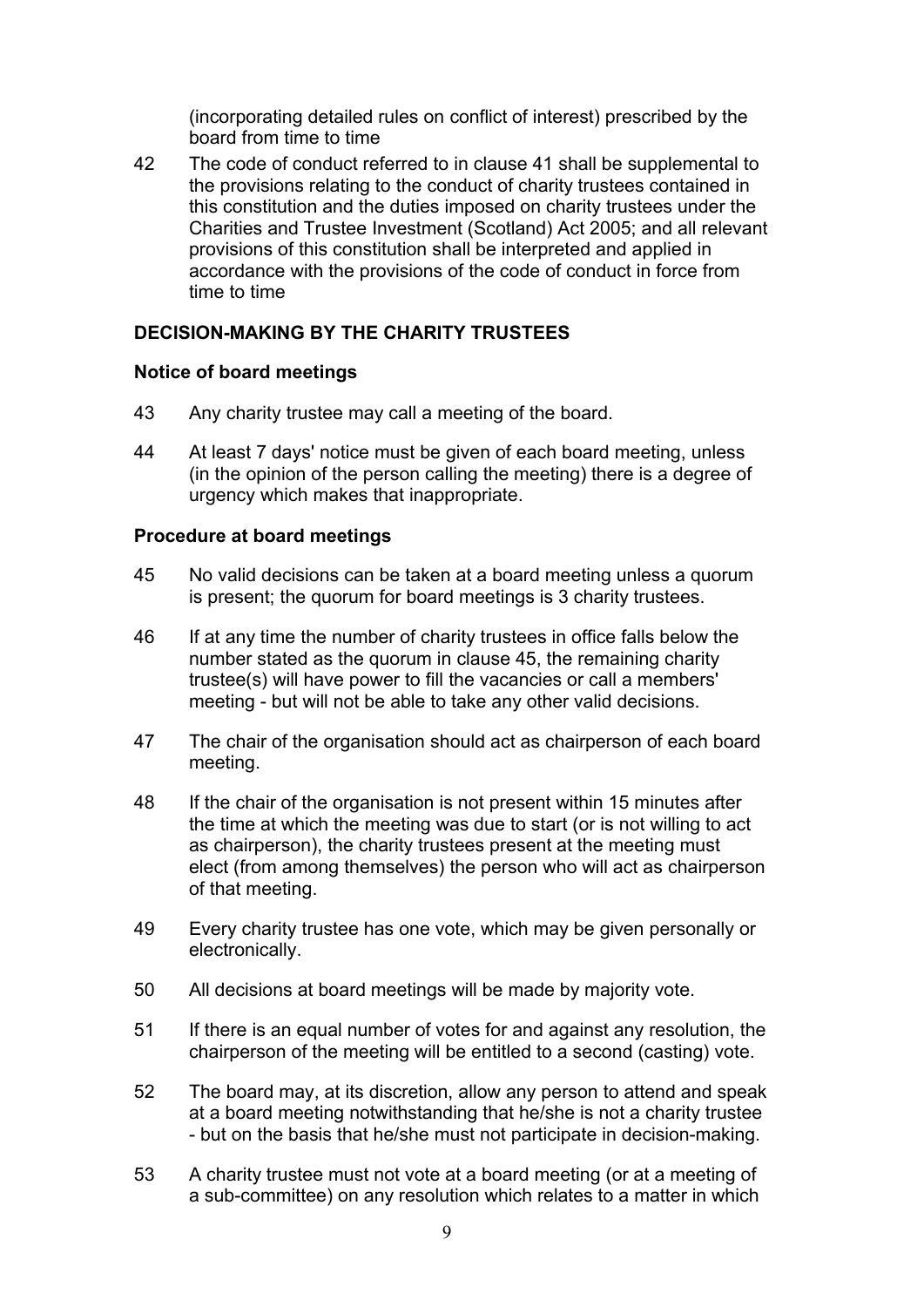he/she has a personal interest or duty which conflicts (or may conflict) with the interests of the organisation; he/she must withdraw from the meeting while an item of that nature is being dealt with.

- 54 For the purposes of clause 53:
	- 54.1 an interest held by an individual who is "connected" with the charity trustee under section 68(2) of the Charities and Trustee Investment (Scotland) Act 2005 (husband/wife, partner, child, parent, brother/sister etc) shall be deemed to be held by that charity trustee;
	- 54.2 a charity trustee will be deemed to have a personal interest in relation to a particular matter if a body in relation to which he/she is an employee, director, member of the management committee, officer or elected representative has an interest in that matter.

#### **Minutes**

- 55 The board must ensure that proper minutes are kept in relation to all board meetings and meetings of sub-committees.
- 56 The minutes to be kept under clause 55 must include the names of those present; and (so far as possible) should be signed by the chairperson of the meeting.

## **DECISION-MAKING BY THE CHARITY TRUSTEES - IN THEIR CAPACITY AS MEMBERS**

57 For certain purposes of the Charities and Trustee Investment (Scotland) Act 2005, the charity trustees make decisions in their capacity as *members* of the organisation, rather than as a board; the provisions of clauses 58 to 77 relate to those situations.

### **Annual general meetings**

- 58 The board must convene a meeting of the charity trustees in their capacity as members of the organisation - in each calendar year; that meeting will be called an annual general meeting or "AGM".
- 59 The gap between one AGM and the next must not be longer than 15 months.
- 60 Notwithstanding clause 58, an AGM does not need to be held during the calendar year in which the organisation is formed; but the first AGM must still be held within 15 months of the date on which the organisation is formed.
- 61 The business of each AGM must include:
	- 61.1 a report by the chair on the activities of the organisation; and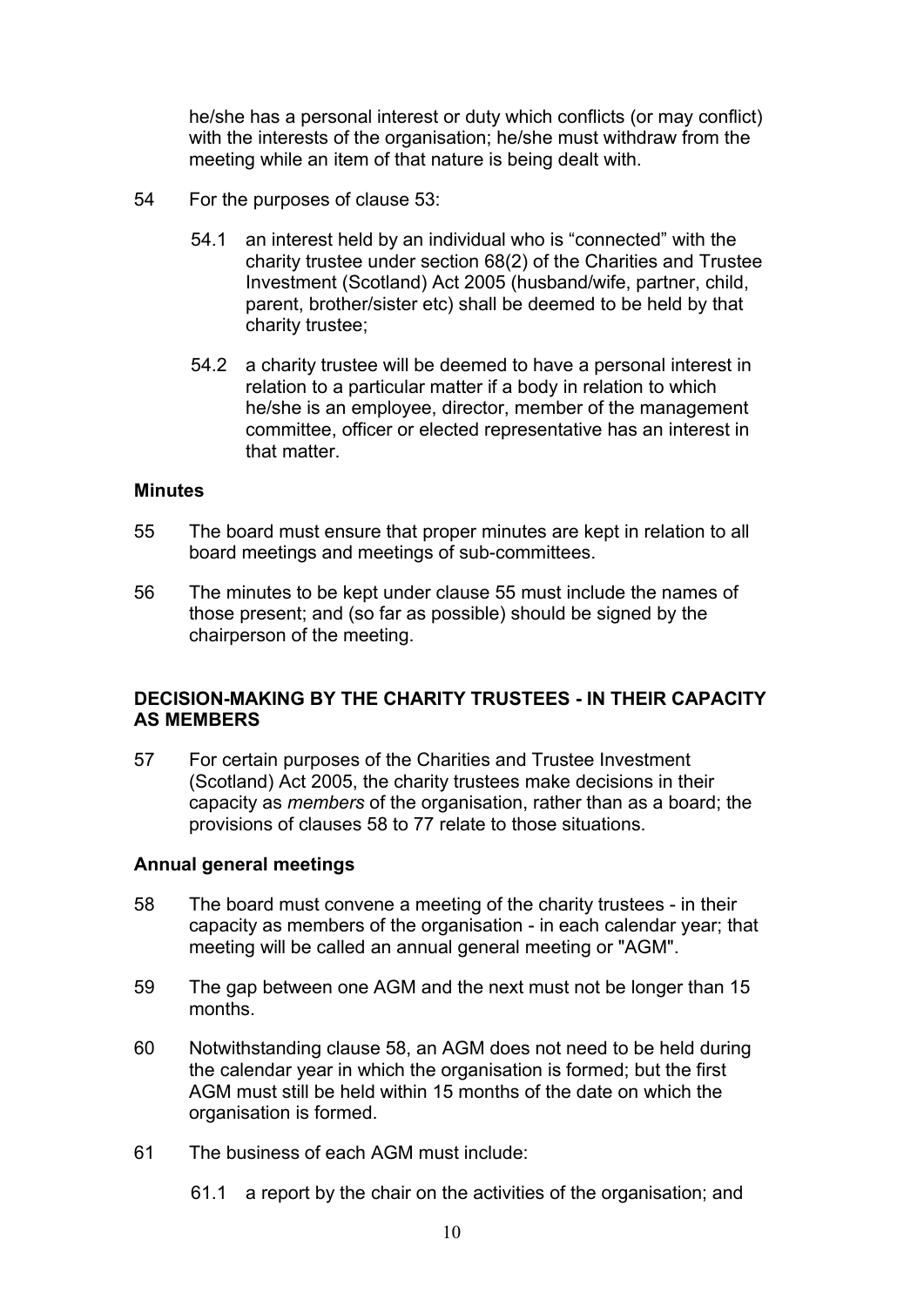- 61.2 consideration of the future strategy for the organisation, including a review of key risks and opportunities.
- 62 The board may convene any other meeting of the charity trustees in their capacity as members of the organisation - at any time.

### **Notice of members' meetings**

- 63 At least 14 clear days' notice must be given of any AGM or any other members' meeting.
- 64 The notice calling a members' meeting must specify in general terms what business is to be dealt with at the meeting; and, in the case of a resolution to alter the constitution, must set out the exact terms of the proposed alteration(s).
- 65 The reference to "clear days" in clause 63 shall be taken to mean that, in calculating the period of notice,
	- 65.1 the day after the notices are posted (or sent by e-mail) should be excluded; and
	- 65.2 the day of the meeting itself should also be excluded.
- 66 Notice of every members' meeting must be given to all the charity trustees; but the accidental omission to give notice to one or more charity trustees will not invalidate the proceedings at the meeting.
- 67 Any notice of a members' meeting which requires to be given to a charity trustee - in his/her capacity as a member of the organisation under this constitution must be:
	- 67.1 sent by post to the charity trustee, at the address last notified by him/her to the organisation; *or*
	- 67.2 sent by e-mail to the charity trustee, at the e-mail address last notified by him/her to the organisation.

#### **Procedure at members' meetings**

68 The provisions of clauses 45, 47 and 48 (quorum and chairperson) shall apply in relation to all meetings of the charity trustees in their capacity as members of the organisation.

### **Voting at members' meetings**

- 69 Every charity trustee shall have one vote in his/her capacity as a member, which must be given personally or electronically.
- 70 All decisions at members' meetings will be made by majority vote with the exception of the types of resolution listed in clause 71.
- 71 The following resolutions will be valid only if passed by not less than two thirds of those voting on the resolution at a members' meeting (or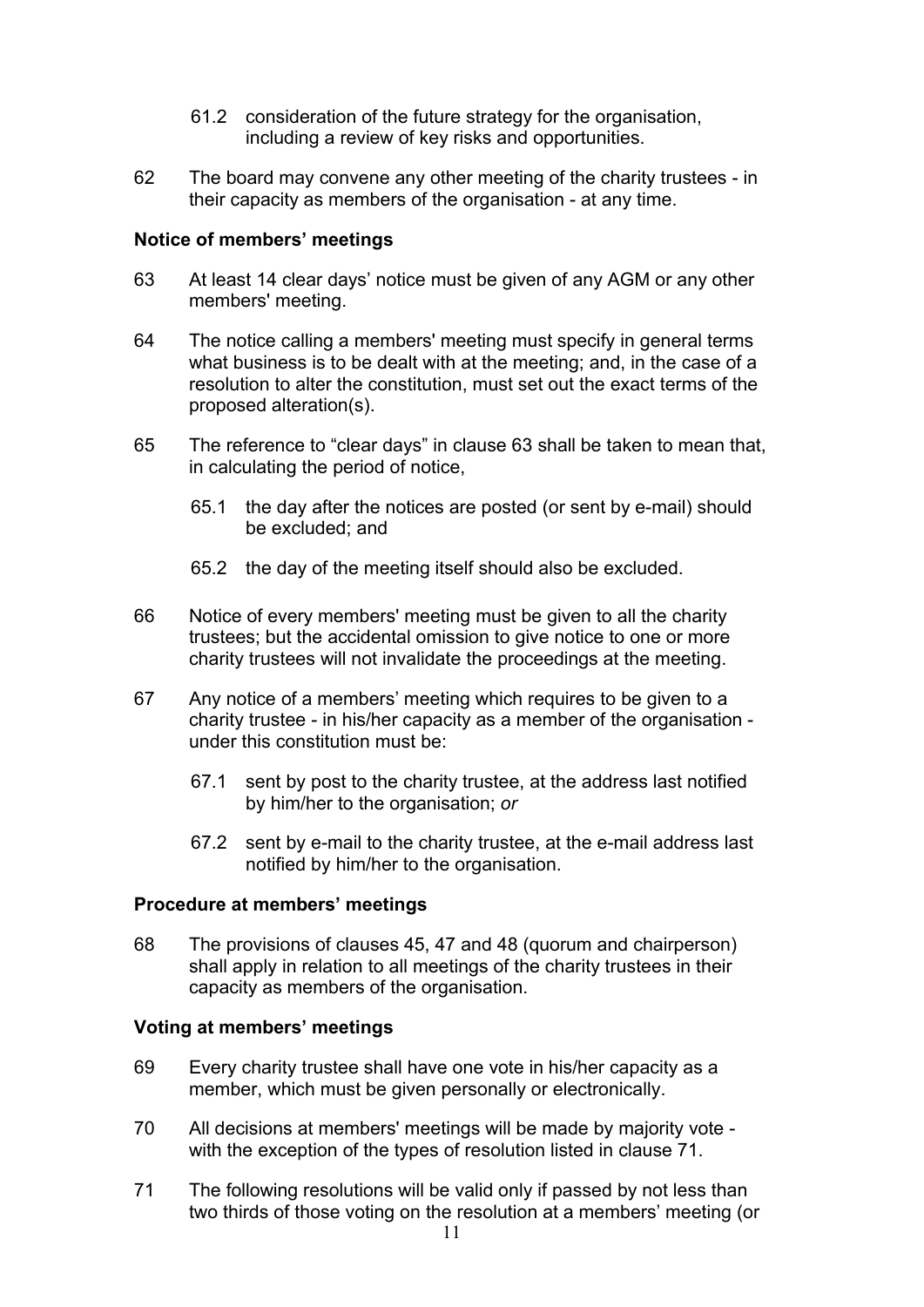if passed by way of a written resolution under clause 75):

- 71.1 a resolution amending the constitution;
- 71.2 a resolution approving the amalgamation of the organisation with another SCIO (or approving the constitution of the new SCIO to be constituted as the successor pursuant to that amalgamation);
- 71.3 a resolution to the effect that all of the organisation's property, rights and liabilities should be transferred to another Westray organisation (or agreeing to the transfer from another SCIO of all of its property, rights and liabilities);
- 71.4 a resolution for the winding up or dissolution of the organisation.
- 72 If there is an equal number of votes for and against any resolution, the chairperson of the meeting will be entitled to a second (casting) vote.
- 73 A resolution put to the vote at a members' meeting will be decided on a show of hands - unless the chairperson (or at least two other members present at the meeting) ask for a secret ballot.
- 74 The chairperson will decide how any secret ballot is to be conducted, and he/she will declare the result of the ballot at the meeting.

### **Written resolutions**

75 A resolution agreed to in writing (or by e-mail) by all the charity trustees, in their capacity as members of the organisation, will be as valid as if it had been passed at a members' meeting; the date of the resolution will be taken to be the date on which the last charity trustee agreed to it.

### **Minutes**

- 76 The board must ensure that proper minutes are kept in relation to all members' meetings.
- 77 Minutes of members' meetings must include the names of those present; and (so far as possible) should be signed by the chairperson of the meeting.

# **ADMINISTRATION**

### **Delegation to sub-committees**

78 The board may delegate any of their powers to sub-committees; a sub-committee must include at least one charity trustee, but other members of a sub-committee need not be charity trustees.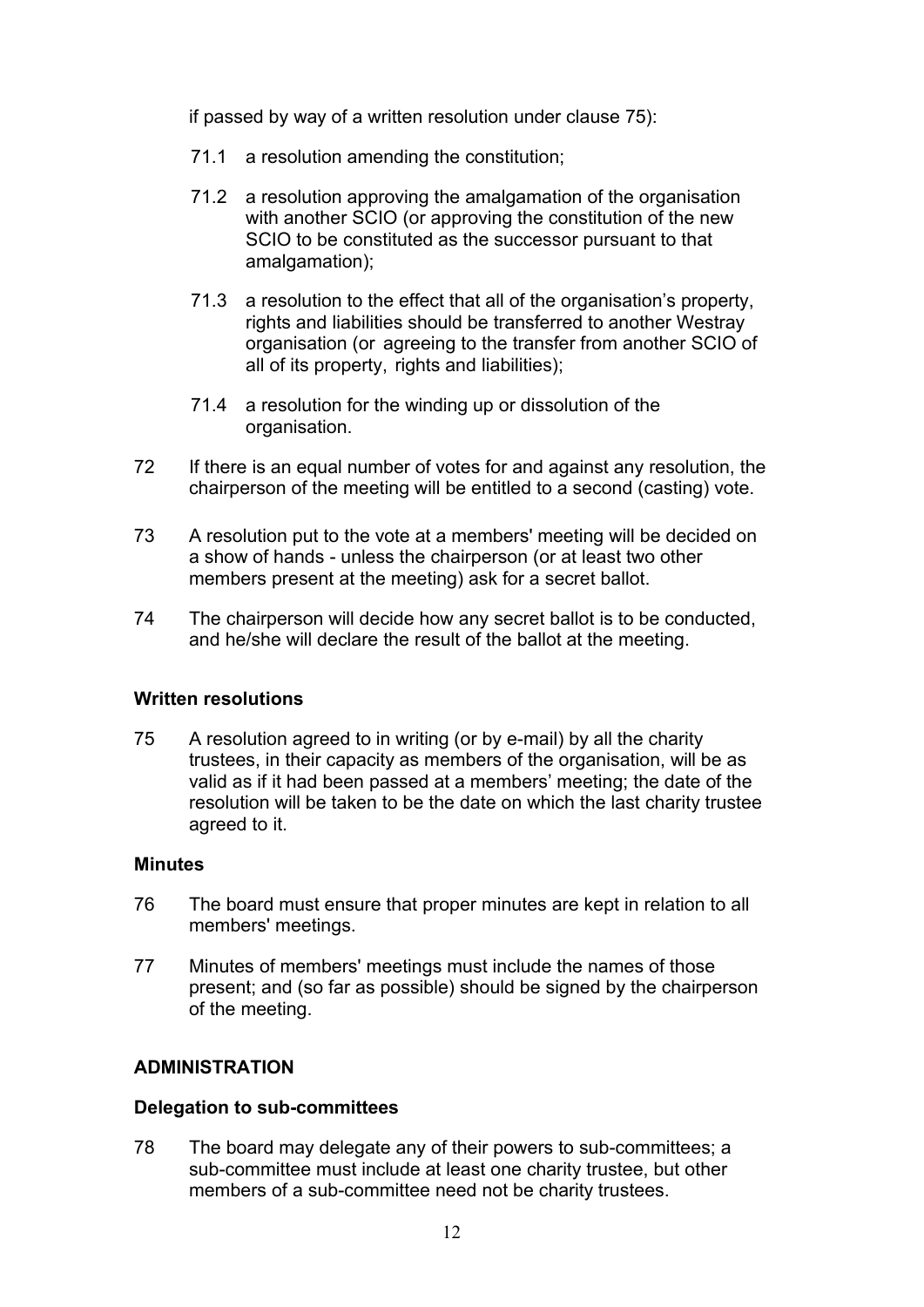- 79 The board may also delegate to the chair of the organisation (or the holder of any other post) such of their powers as they may consider appropriate.
- 80 When delegating powers under clause 78 or 79, the board must set out appropriate conditions (which must include an obligation to report regularly to the board).
- 81 Any delegation of powers under clause 78 or 79 may be revoked or altered by the board at any time.
- 82 The rules of procedure for each sub-committee, and the provisions relating to membership of each sub-committee, shall be set by the board.

## **Operation of accounts**

- 83 Subject to clause 84, the signatures of two out of three signatories appointed by the board will be required in relation to all operations (other than the lodging of funds) on the bank and building society accounts held by the organisation; at least one out of the two signatures must be the signature of a charity trustee.
- 84 Where the organisation uses electronic facilities for the operation of any bank or building society account, the authorisations required for operations on that account must be consistent with the approach reflected in clause 83.

### **Accounting records and annual accounts**

- 85 The board must ensure that proper accounting records are kept, in accordance with all applicable statutory requirements.
- 86 The board must prepare annual accounts, complying with all relevant statutory requirements; if an audit is required under any statutory provisions (or if the board consider that an audit would be appropriate for some other reason), the board should ensure that an audit of the accounts is carried out by a qualified auditor.

### **MISCELLANEOUS**

### **Winding-up**

- 87 If the organisation is to be wound up or dissolved, the winding-up or dissolution process will be carried out in accordance with the procedures set out under the Charities and Trustee Investment (Scotland) Act 2005.
- 88 Any surplus assets available to the organisation immediately preceding its winding up or dissolution must be used for purposes which are the same as - or which closely resemble - the purposes of the organisation as set out in this constitution.